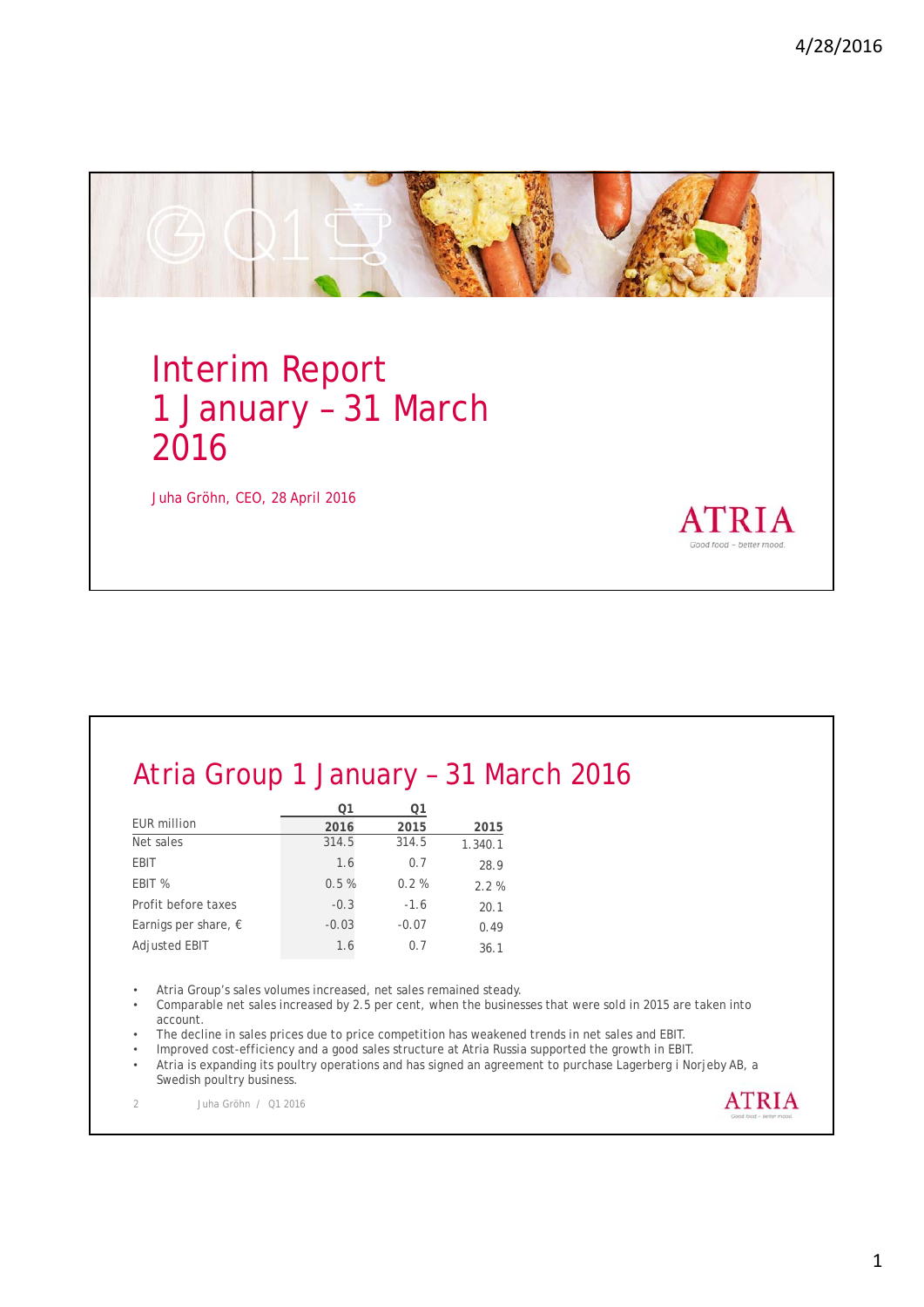### Atria Finland 1 Jan – 31 March 2016

|                      | Ο1    | Ο1    |       |
|----------------------|-------|-------|-------|
| <b>EUR million</b>   | 2016  | 2015  | 2015  |
| Net sales            | 224.7 | 212.2 | 929.0 |
| EBIT                 | 1.7   | 1.9   | 29.8  |
| EBIT %               | 0.8%  | 0.9%  | 3.2%  |
| <b>Adjusted EBIT</b> | 1.7   | 1.9   | 29.8  |

• **Atria Finland's** net sales for January–March increased by EUR 12.5 million year-on-year.

• The increase in sales volumes enabled net sales to increase although sales prices decreased on home markets by an average of 5 per cent in comparison with the corresponding period last year. In some product categories the decrease in sales prices was even bigger.

• Atria's productivity improved.

• The new investment in the pig cutting plant in Nurmo is proceeding on schedule.

• Atria and Altia Plc have reached an agreement whereby Altia Plc's entire feed business was transferred to Atria as of 1 April 2016. Atria is solely responsible for processing the raw-material fractions that are produced as a result of Altia's starch and ethanol processes and are to make protein and fibre feeds for pigs and cattle.

3 Juha Gröhn / Q1 2016



- In the first quarter, the consumer market for the product groups represented by Atria expanded by more than 2 per cent measured by taxinclusive prices in comparison with the corresponding period last year. The poultry (+7%), convenience food (+7%) and meat product groups (+1%) showed the largest increases. The number of kilograms of products sold showed strong growth (more than 4%) across all product groups.
- Atria strengthened its market position in the first quarter. Atria accounted for approximately 26 per cent of sales by value, a growth of approximately 1.5 percentage points in comparison with the corresponding period last year. (Source: Atria)



**ATRIA** 

4 Juha Gröhn / Q1 2016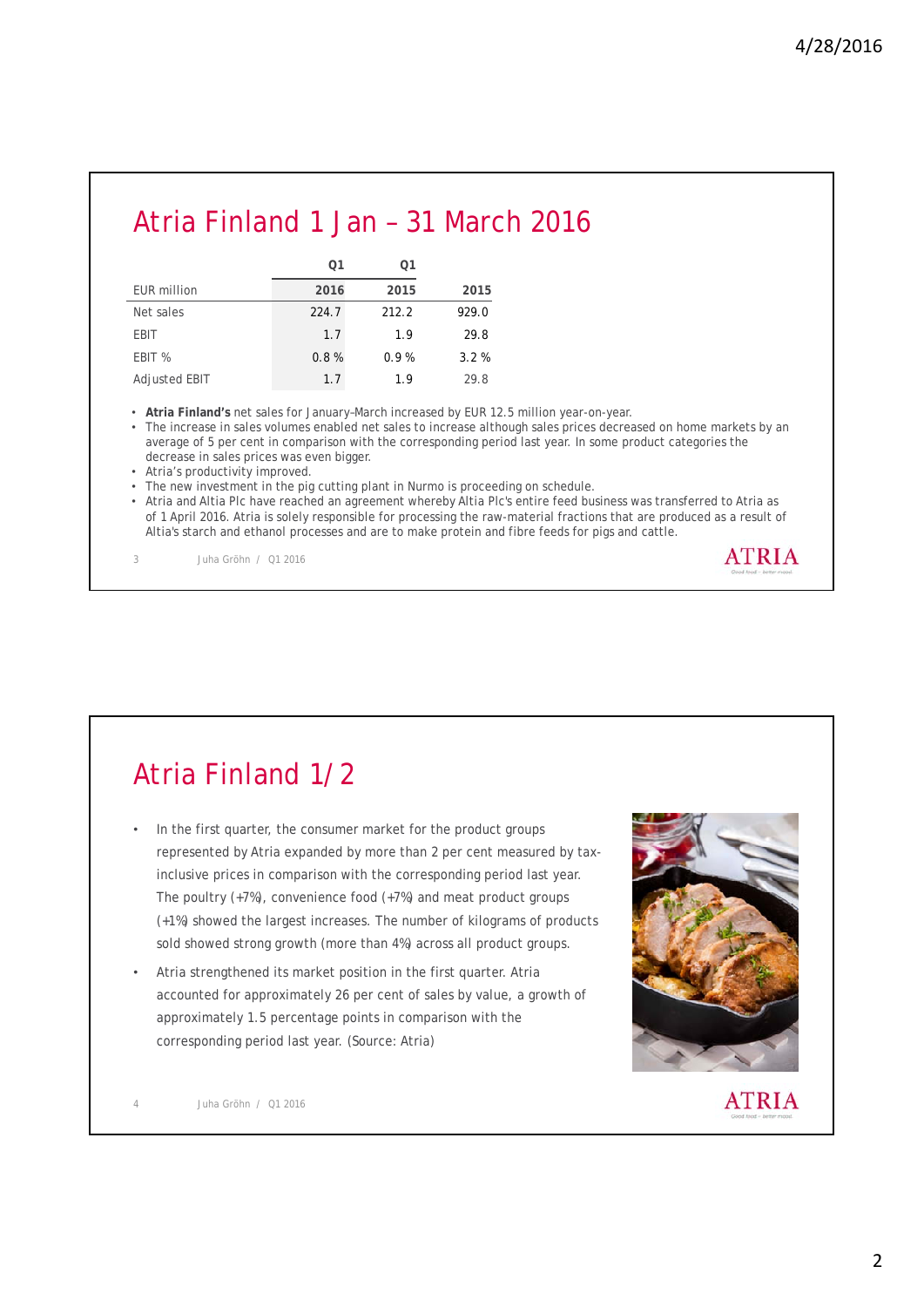# Atria Finland 2/2

- In January, Atria Finland carried out a communication and advertising campaign related to meat traceability. The campaign became one of Atria's most visible campaigns. The campaign highlighted Atria Family Farm producers and their work on Family Farms.
- The producers contributed to the content of the campaign through means such as social media.
- The campaign significantly increased the traceability and reliability of information on the origin of meat.



5 Juha Gröhn / Q1 2016

| Atria Scandinavia 1 Jan - 31 March 2016 |  |  |  |
|-----------------------------------------|--|--|--|
|-----------------------------------------|--|--|--|

|               | ౧1   |         |       |
|---------------|------|---------|-------|
| EUR million   | 2016 | 2015    | 2015  |
| Net sales     | 75.7 | 85.2    | 330.5 |
| EBIT          | 0.7  | 1.9     | 12.8  |
| EBIT %        | 0.9% | $2.2\%$ | 3.9%  |
| Adjusted EBIT | 0.7  | 19      | 12.8  |

• **Atria Scandinavia's** net sales was on the same level as year-on-year. The figures for the comparison period include the divested cheese business, which had annual net sales of approximately EUR 50 million and EBIT of approximately EUR 3 million.

• In Sweden, demand for Swedish meat is growing and this has kept prices for Swedish beef and pork high by international standards. Atria was unable to pass on the increased raw material costs in full to sales prices. About 65 per cent of the meat raw material used by Atria is produced in Sweden.

• Atria is expanding its poultry operations and has signed an agreement to purchase Lagerberg i Norjeby AB, a Swedish poultry business. Lagerbergs is the third largest supplier on the Swedish chicken market. The company has a production plant and its own chicken-rearing facility in Blekinge, Southern Sweden.

• Atria's annual net sales are expected to grow by about EUR 30 million.

The purchase price is approximately EUR 18 million and it will be paid in cash. • On 1 April 2016 (after the period under review), the Swedish Competition Authority and Consumer Agency unconditionally approved the business transaction between Atria and Lagerbergs.

6 Juha Gröhn / Q1 2016

**ATRIA**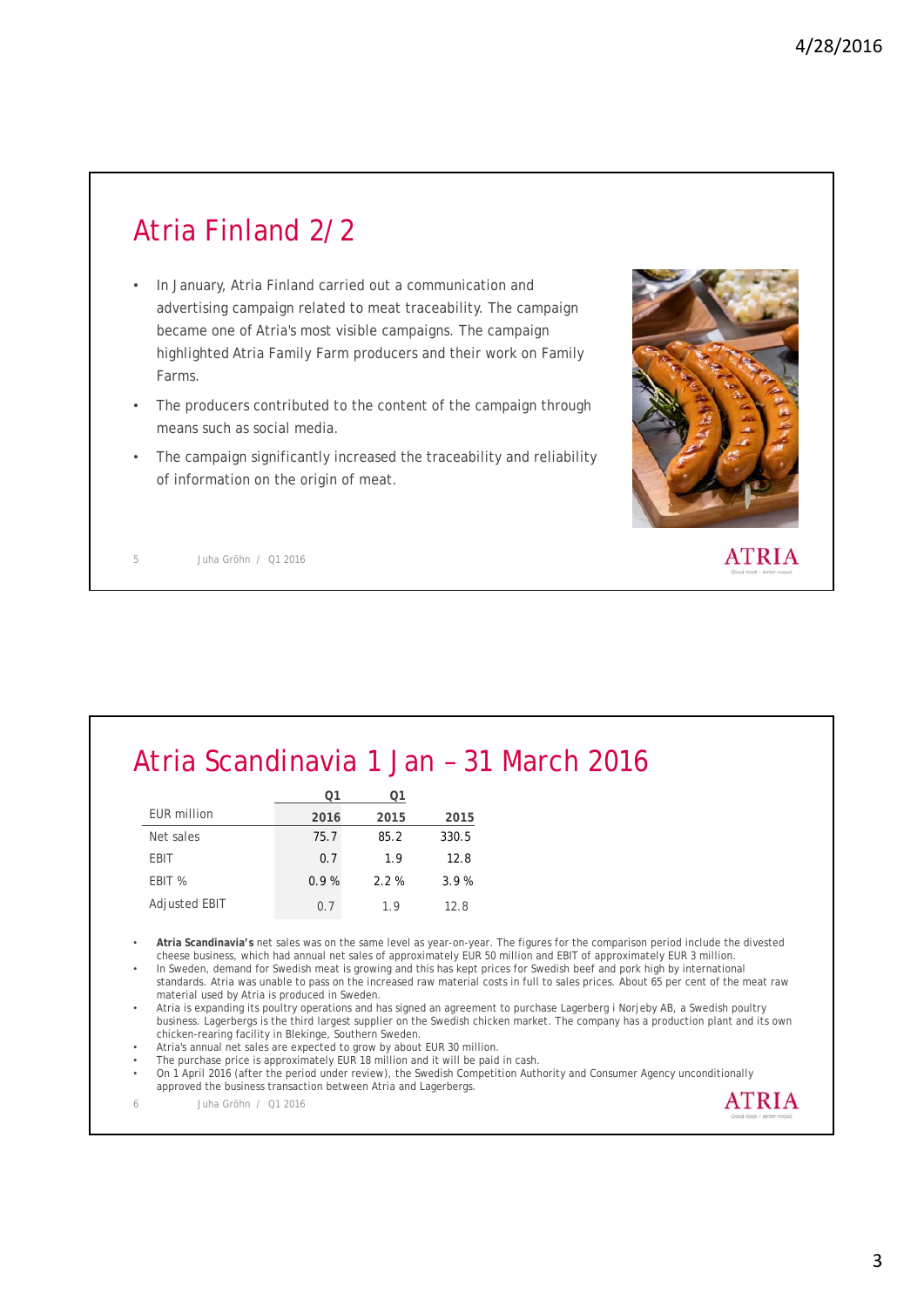# Atria Scandinavia

- The total market for sausages in the Swedish retail trade grew slightly during the review period but the total market for cold cuts contracted slightly.
- Atria's market share in terms of value among manufacturers in the Swedish retail trade remained steady: it holds 18 per cent of the sausage market and 17 per cent of the market for cold cuts. (Source: AC Nielsen)
- In the Danish retail trade, Atria strengthened its position among cold cuts. (Source: AC Nielsen)
- Approximately 30 different projects were underway within the Atria's Handprint programme. A key focus during the review period was on projects related to ensuring occupational safety.



7 Juha Gröhn / Q1 2016

# Atria Russia 1 Jan – 31 March 2016

|                                              | Ο1                       | Ο1       |         |
|----------------------------------------------|--------------------------|----------|---------|
| EUR million                                  | 2016                     | 2015     | 2015    |
| Net sales                                    | 13.6                     | 15.8     | 75.1    |
| EBIT                                         | $-0.7$                   | $-2.3$   | $-0.2$  |
| EBIT %                                       | $-5.2%$                  | $-14.4%$ | $-0.3%$ |
| Non-recurring items:<br>Sale of a subsidiary | $\overline{\phantom{a}}$ |          | 1.9     |
| Adjusted EBIT                                | $-0.7$                   | $-2.3$   | $-2.1$  |

• **Atria Russia's** net sales for January–March amounted to EUR 13.6 million (EUR 15.8 million). Net sales in the local currency were at the same level as year-on-year. EBIT was EUR -0.7 million (EUR -2.3 million). • The most significant reasons for the improved EBIT were a more efficient cost structure, a more profitable

product selection and a bit lower raw material costs in comparison with the previous year.

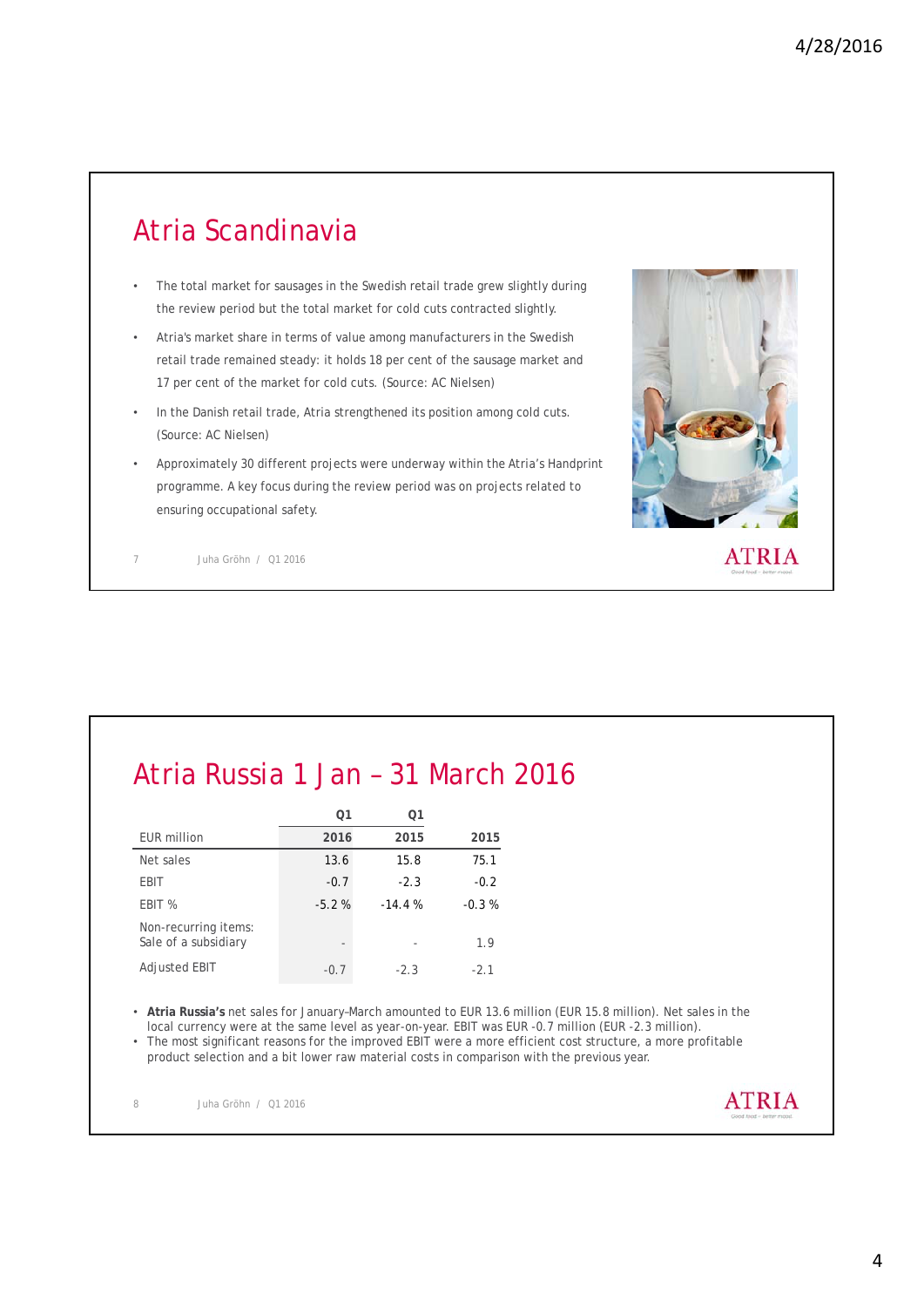### Atria Russia

- Retail sales in Russia decreased in the first quarter but the decline levelled off in comparison with the previous year.
- Inflation was between seven and nine per cent during the first quarter.
- Consumers' real earnings did not keep pace with inflation.
- The greatest uncertainty factors related to the economy are unstable exchange rates and fluctuating oil prices on global markets.



9 Juha Gröhn / Q1 2016

| Atria Baltic 1 Jan - 31 March 2016 |               |         |        |  |
|------------------------------------|---------------|---------|--------|--|
|                                    | Ο1            | 01      |        |  |
| EUR million                        | 2016          | 2015    | 2015   |  |
| Net sales                          | 7.7           | 7.6     | 32.9   |  |
| <b>EBIT</b>                        | $-0.2$        | $-0.1$  | $-9.0$ |  |
| $F\cap I\subseteq M$               | $\sim$ $\sim$ | $7 - 1$ | 27.20  |  |

| FRIT %                                      | $-2.4%$ | $-1.7%$ | $-27.3%$ |
|---------------------------------------------|---------|---------|----------|
| Non-recurring items:<br>Goodwill impairment |         |         | $-91$    |
| Adjusted EBIT                               | $-0.2$  | $-0.1$  | 0.1      |

• **Atria Baltic's** retail sales volumes showed positive development. Sales of fresh and marinated meat showed particularly strong improvement.

• EBIT for January-March was weakened by decreased sales prices due to an oversupply of meat.

• Atria will centralise its industrial operations in Estonia at the Valga factory. Production of meat products will be transferred from the Vastse-Kuuste factory to Valga.

• Production will be rearranged by the end of the second quarter. The measures are expected to generate annual savings of approximately EUR 0.5 million. **ATRIA** 

10 Juha Gröhn / Q1 2016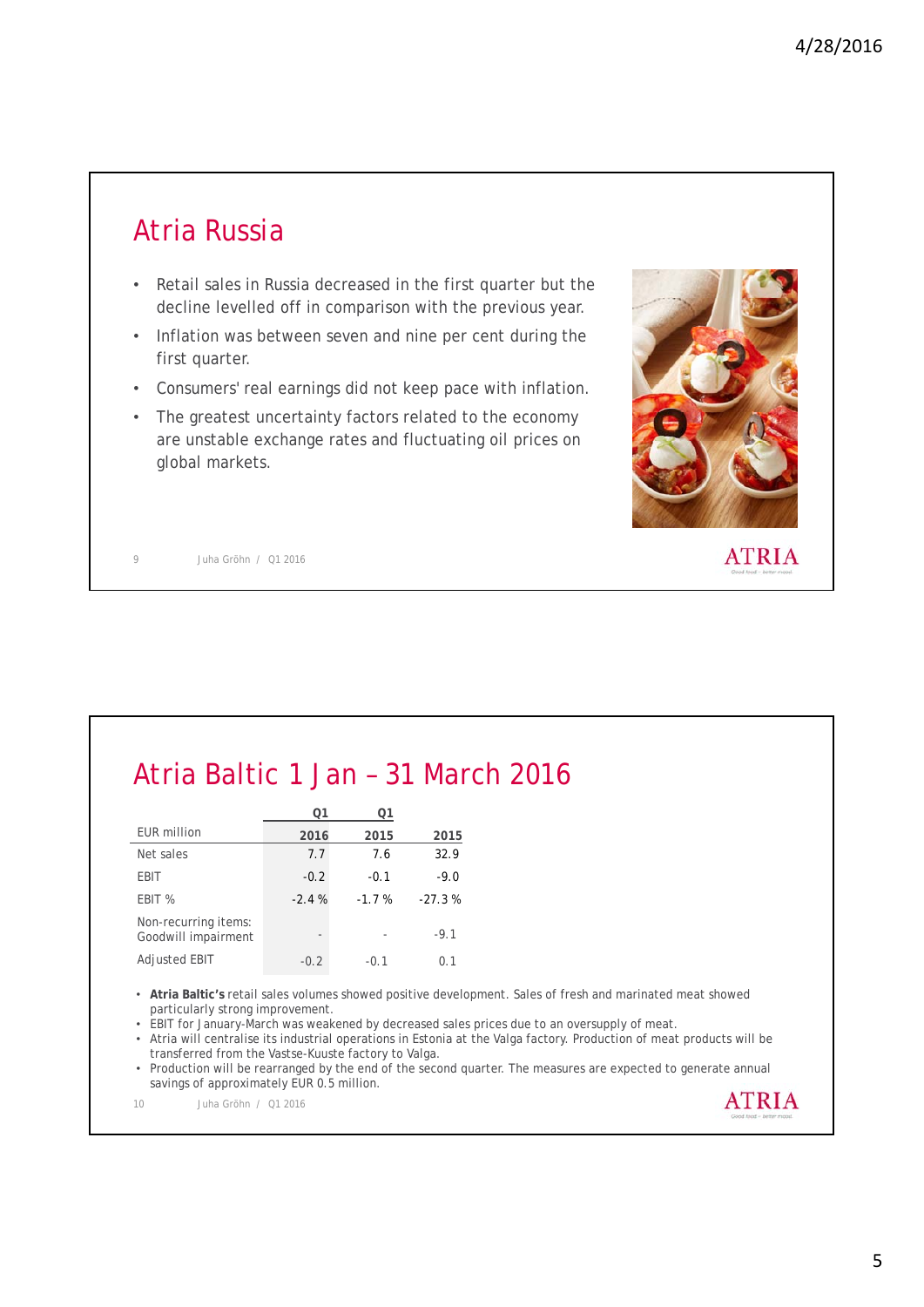

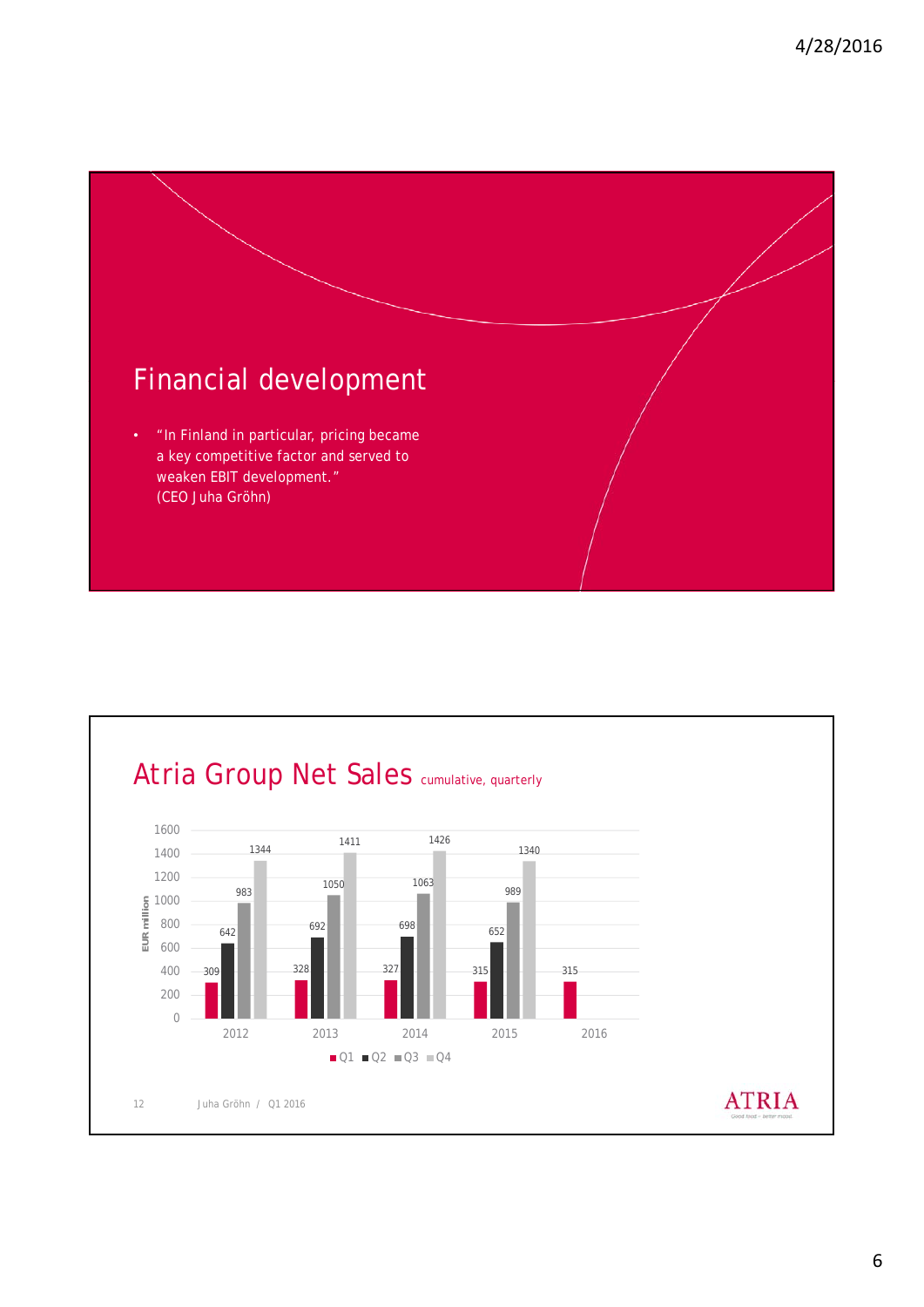

### Atria Group Financial indicators 1 Jan – 31 March 2016

| EUR million                         | 31 March<br>2016 | 31 March<br>2015 | 2015  |
|-------------------------------------|------------------|------------------|-------|
| Shareholder's equity per share, EUR | 14.15            | 14.40            | 14.16 |
| Interest-bearing liabilities        | 216.9            | 266.4            | 199.6 |
| Equity ratio, %                     | 47.2             | 44.3             | 47.4  |
| Net gearing, %                      | 53.1             | 64.0             | 48.3  |
| Gross investments                   | 10.3             | 9.5              | 56.9  |
| Gross investments, % of net sales   | 3.3              | 3.0              | 4.2   |
| Average number of employees         | 4.213            | 4.382            | 4 271 |

• During the period under review, the Group's free cash flow (operating cash flow - cash flow from investments) was EUR -19.0 million (EUR -12.8 million).

• Interest-bearing net liabilities amounted to EUR 214.8 million (31 December 2015: EUR 195.5 million).<br>• In the first quarter, translation differences recognised in equity had an effect of EUR +1.9 million (EU

• In the first quarter, translation differences recognised in equity had an effect of EUR +1.9 million (EUR +7.6 million) due to the strengthening of the rouble.

• On 31 March 2016, the Group had undrawn committed credit facilities worth EUR 100.0 million (31 December 2015: EUR 125.0 million). The average maturity of loans and committed credit facilities at the end of the period under review was 2 years 10 months (31 December 2015: 3 years 1 month).

14 Juha Gröhn / Q1 2016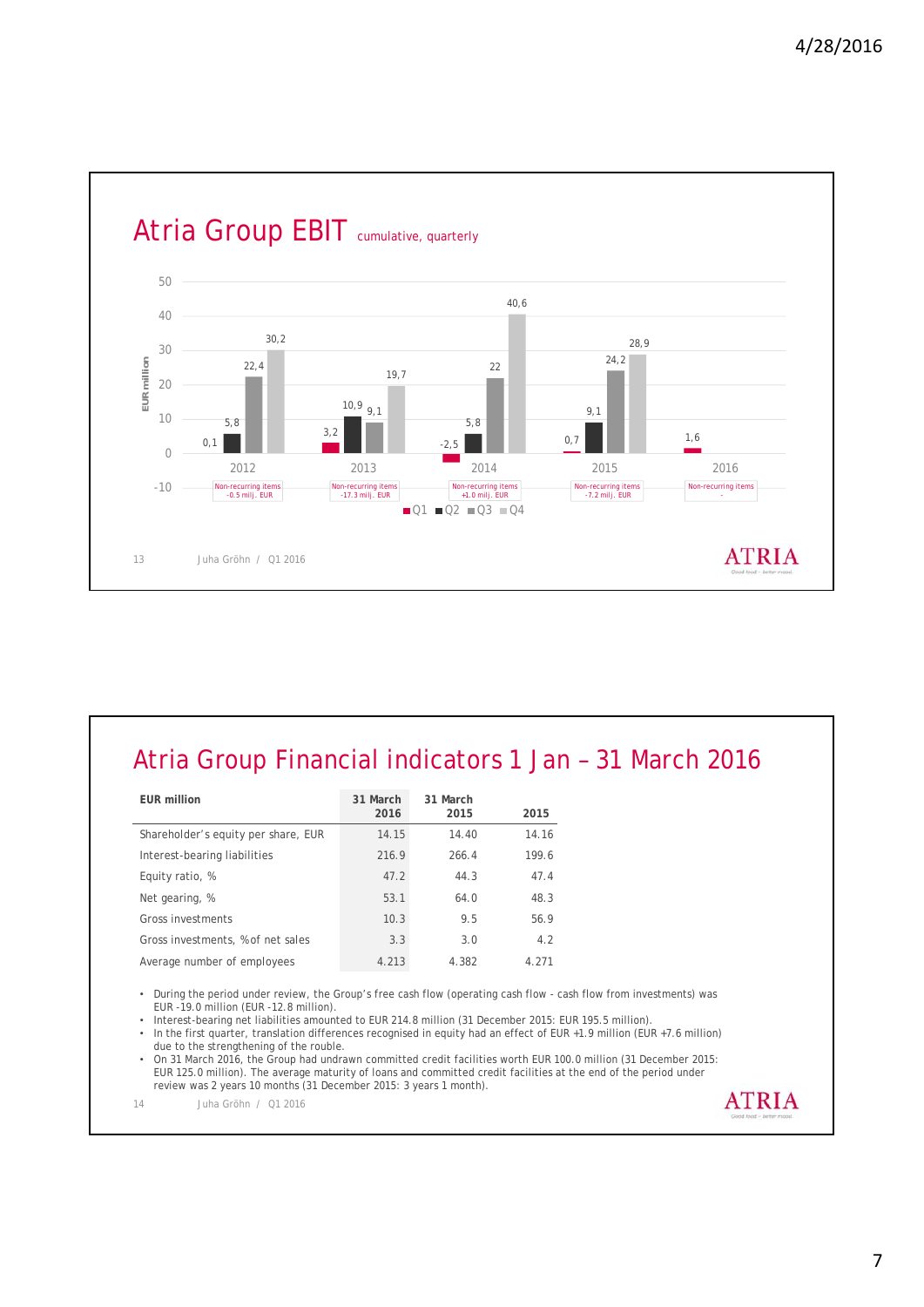# Atria Group Income Statement

| <b>EUR million</b>                        | Q1 2016  | Q1 2015  | Q1-Q4 2015 |
|-------------------------------------------|----------|----------|------------|
| <b>NET SALES</b>                          | 314.5    | 314.5    | 1.340.2    |
| Cost of goods sold                        | $-281.1$ | $-282.5$ | $-1176.9$  |
| <b>GROSS PROFIT</b>                       | 33.4     | 32.0     | 163.3      |
| % of Net sales                            | 10.6     | 10.2     | 12.2       |
| Other income                              | 0.5      | 0.7      | 5.5        |
| Other expences                            | $-32.3$  | $-32.0$  | $-139.9$   |
| <b>FBIT</b>                               | 1.6      | 0.7      | 28.9       |
| % of Net sales                            | 0.5      | 0.2      | 2.2        |
| Financial income and expences             | $-1.4$   | $-2.3$   | $-9.2$     |
| Income from joint-ventures and associates | $-0.5$   | 0.0      | 0.4        |
| PROFIT BEFORE TAXES                       | $-0.3$   | $-1.6$   | 20.1       |
| Income taxes                              | $-0.5$   | $-0.4$   | $-5.5$     |
| PROFIT FOR THE PERIOD                     | $-0.8$   | $-2.0$   | 14.6       |
| % of Net sales                            | $-0.3$   | $-0.6$   | 1.1        |
| Earnings/share, $\epsilon$                | $-0.03$  | $-0.07$  | 0.49       |

15 Juha Gröhn / Q1 2016

### **ATRIA**

# Atria Group Cash flow statement

| <b>EUR</b> million                                      | Q1 2016 | 01 2015 | 01-04 2015 |
|---------------------------------------------------------|---------|---------|------------|
| Cash flow from operating activities                     | $-6.1$  | $-5.2$  | 96.4       |
| Financial items and taxes                               | $-2.8$  | 1.6     | $-8.2$     |
| NET CASH FLOW FROM OPERATING ACTIVITIES                 | $-8.9$  | $-3.6$  | 88.2       |
| Investing activities, tangible and<br>intangible assets | $-10.2$ | $-8.9$  | $-50.2$    |
| Acquired operations                                     |         |         | $-5.5$     |
| Sold operations                                         |         |         | 33.7       |
| Change in non-current receivables                       | 0.7     | 0.1     | 0.2        |
| Dividends received from investments                     | 0.1     |         | 0.6        |
| Change in other investments                             | $-0.8$  | $-0.5$  | $-1.1$     |
| NET CASH USED IN INVESTING ACTIVITIES                   | $-10.0$ | $-9.2$  | $-22.3$    |
| <b>FREE CASH FLOW</b>                                   | $-19.0$ | $-12.8$ | 65.9       |
| Changes in interest-bearing liabilities                 | 17.5    | 12.6    | $-54.9$    |
| Dividends paid                                          |         |         | $-11.3$    |
| NET CASH USED IN FINANCING ACTIVITIES                   | 17.5    | 12.6    | $-66.2$    |
| CHANGE IN LIOUID FUNDS                                  | $-1.5$  | $-0.2$  | $-0.3$     |
| Juha Gröhn / 01 2016                                    |         |         |            |

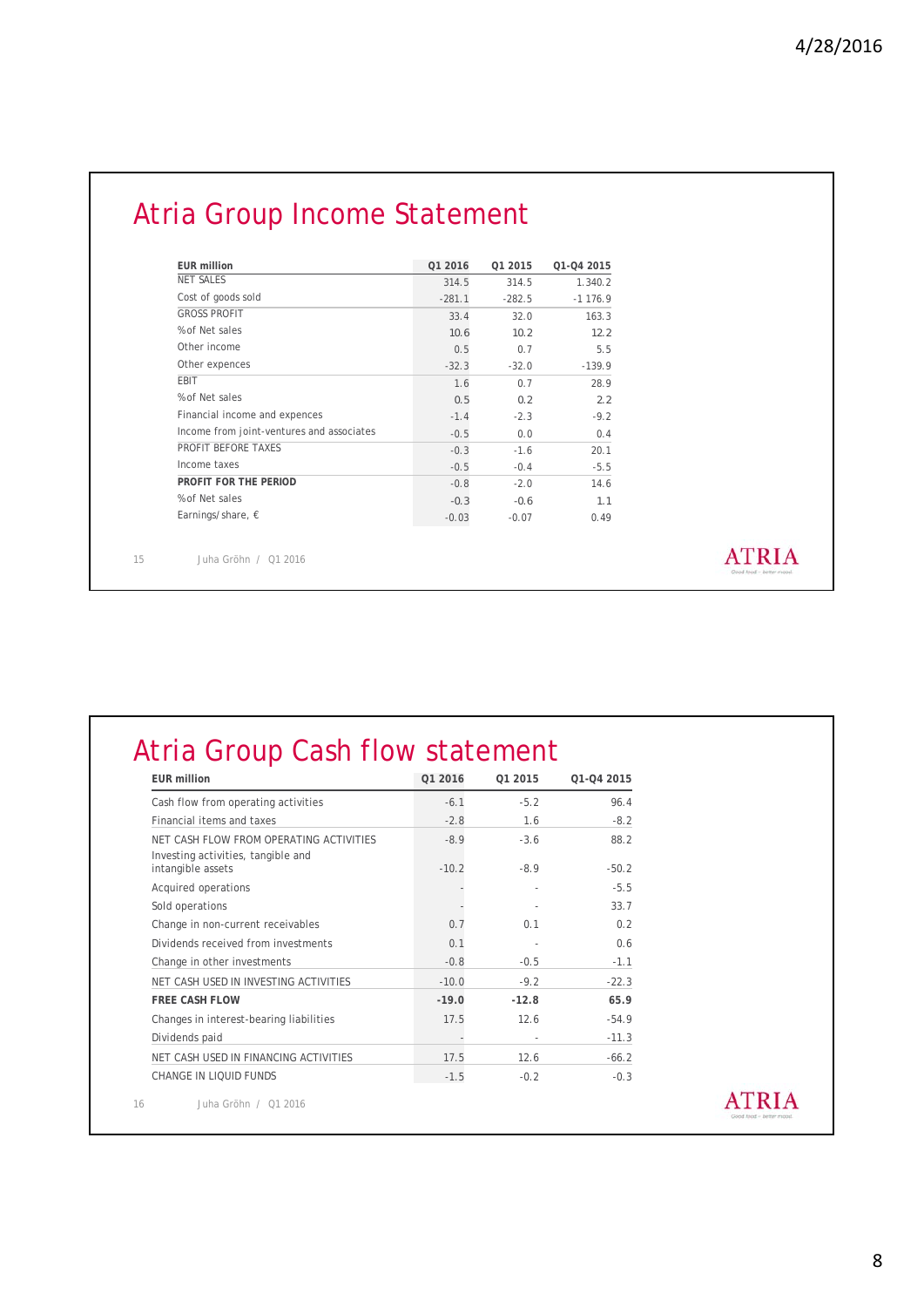

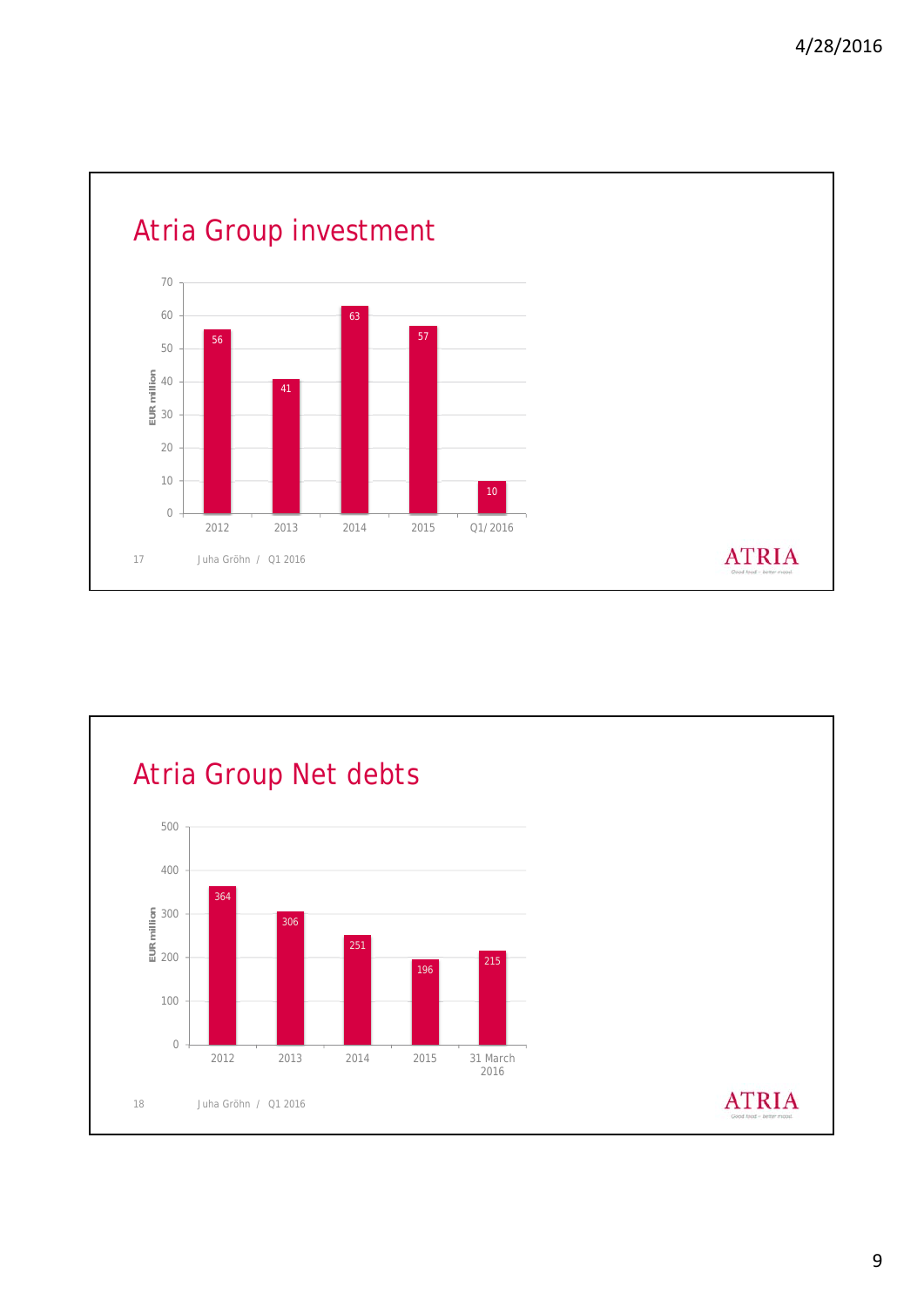

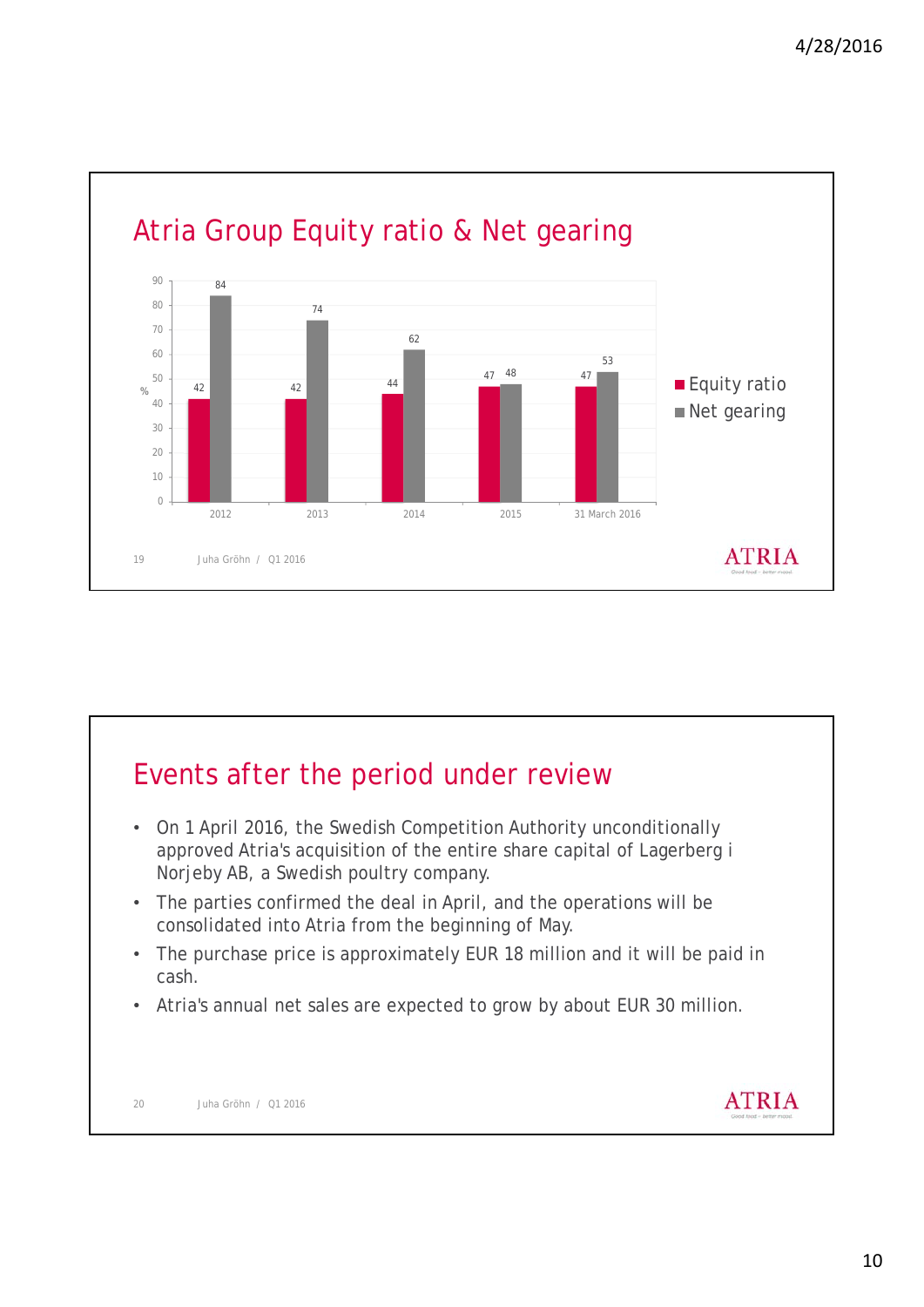#### Business risks in the period under review and short-term risks

- Unplanned and unforeseen incidents related to the quality and safety of raw materials and products in any part of the chain, from primary production to consumption, constitute a potential risk to Atria's operations. African swine fever continues to cause disruption in Estonia. It has a high risk of spreading. Atria has introduced several precautions in order to prevent the disease from spreading into its production facilities, and is thereby managing the existing risk.
- Shifts in the balance between meat supply and demand in the global meat market pose a risk to Atria's business. Atria estimates that no significant changes have occurred in the uncertainties of the meat market compared to the situation described in the Annual Report 2015. Atria's exposure to the volatility of the Russian rouble and to the effects of Russia's import ban on EU meat continues. Additionally, weakening consumer purchasing power in Russia represents a risk in terms of net sales and EBIT trends.

21 Juha Gröhn / Q1 2016

### Outlook for the future

- Consolidated EBIT was EUR 28.9 million in 2015. In 2016, EBIT is expected to be better than in 2015.
- In 2016, net sales are expected to grow.

**ATRIA** 

**ATRIA**